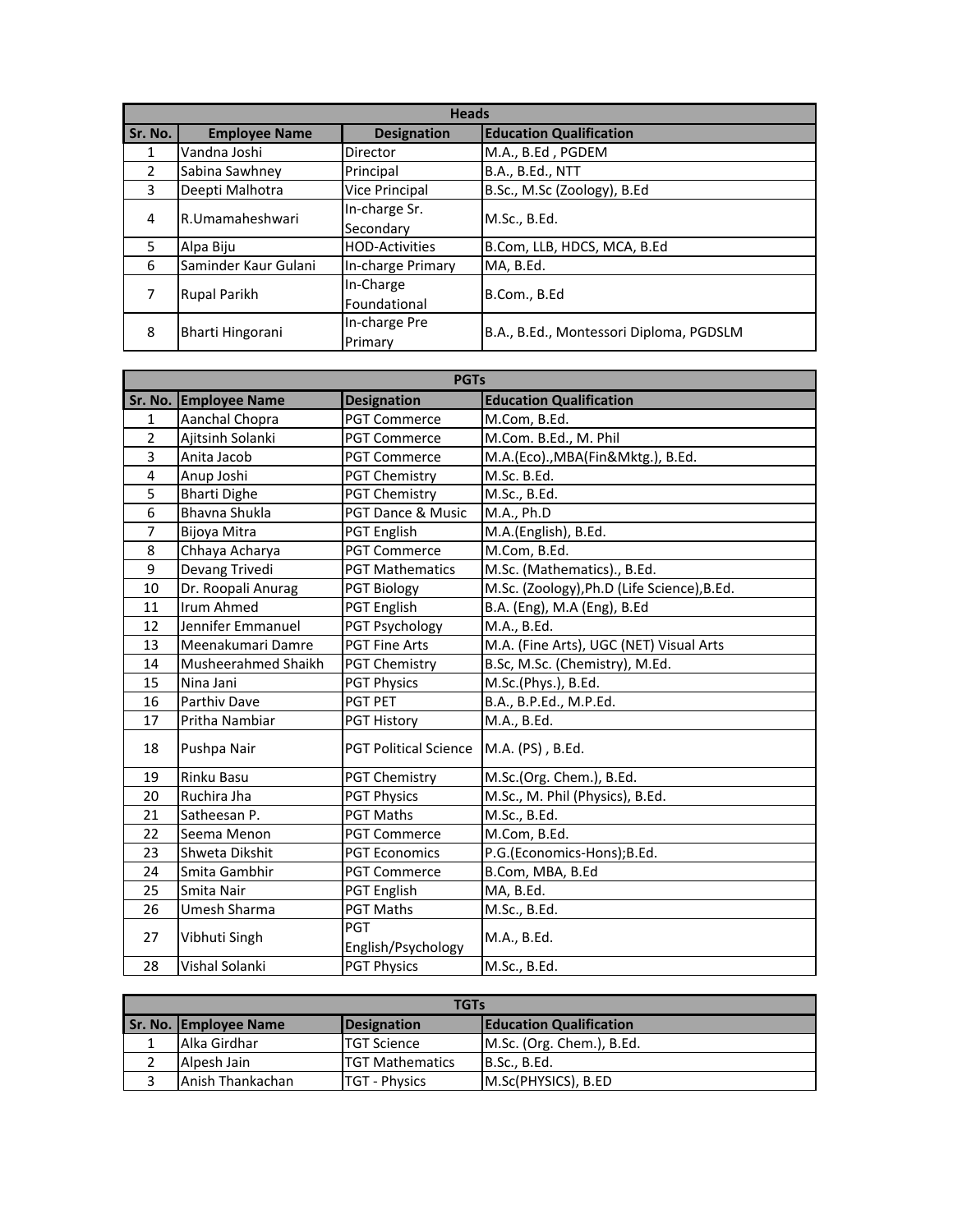| 4              | Anjali Gupta          | <b>TGT Mathematics</b>         | M.Sc (Mathematics), B.Ed.                        |
|----------------|-----------------------|--------------------------------|--------------------------------------------------|
| 5              | Anjali Jangra         | <b>TGT Science</b>             | M.Sc.(Physics), B.Ed.                            |
| 6              | Anju Rastagi          | TGT Hindi                      | M.A., B.Ed.                                      |
| $\overline{7}$ | Anupama Shivkumar     | <b>TGT Science</b>             | B.Sc., M.Sc., B.Ed.                              |
|                | Prasad                |                                |                                                  |
| 8              | Anurag Sengar         | TGT Hindi                      | M.Phil, B.Ed.                                    |
| 9              | Aritri Kolay          | <b>TGT - Social Science</b>    | MA(History), B.Ed.                               |
| 10             | Arti Maheshwari       | <b>TGT Mathematics</b>         | M.Sc., B.Ed.                                     |
|                |                       | <b>TGTs</b>                    |                                                  |
|                |                       |                                |                                                  |
|                | Sr. No. Employee Name | <b>Designation</b>             | <b>Education Qualification</b>                   |
|                |                       |                                | B.A. (Plitical Science, Eng), M.A. (Public       |
| 11             | Beena Nair            | TGT-ENG                        |                                                  |
| 12             | <b>Bharti Chhetri</b> | TGT SST                        | Administration), B.Ed.<br>MA, B.Ed.              |
| 13             | Bhavna Dhiman         | TGT-Physics                    | B.Sc(electronics), M.Sc.(applied physics)        |
| 14             | Bhavna Ranpura        | <b>TGT Science</b>             | M.Sc., B.Ed.                                     |
| 15             | Dharmendra Singh      | <b>TGT Hindi</b>               | MA (Hindi, M.A. (Eco), B.Ed., P.HD, Journalism   |
|                |                       | <b>TGT Computer</b>            |                                                  |
| 16             | Dipak Pithadia        | Science                        | B.Com, MA, UGC NET, M. Tech, Ph.D, B.Ed.         |
| 17             | Divakar Joshi         | <b>TGT French</b>              | M.A.(English), DELF (French)                     |
| 18             | Dr. Nirmala Sharma    | TGT Hindi                      | M.A.(Hindi), Ph.D, B.Ed.                         |
| 19             | Dr. Nishith Raval     | TGT PET                        | M.A., B.Ed., B.P.Ed., M.P.Ed., M. Phil, PHD      |
| 20             | Hemlata Vaid          | <b>TGT Science</b>             | M.Sc., B.Ed.                                     |
| 21             | Hukam Singh Verma     | <b>TGT Hindi</b>               | M.A., B.Ed.                                      |
| 22             | Jalpan Trivedi        | TGT - CS                       | B.C.A                                            |
| 23             | Jitendra Sukhiya      | <b>TGT Mathematics</b>         | M.Sc., B.Ed.                                     |
| 24             | Joyoti Ganguly        | <b>TGT English</b>             | M.A., B.Ed.                                      |
| 25             | Joyshree Rao Panwar   | <b>TGT Science</b>             | B.Sc., M.A.(History), B.Ed.                      |
| 26             | Juliee A.Z.           | <b>TGT Computer</b><br>Science | B.Sc. (Zoology), Dipl. In Computer Engineering.  |
| 27             | Kalyani Honrao        | TGT SST                        | B.A.(Pol Sci), M.A. (Pol Sci), B.Ed.             |
| 28             | Kehul Purohit         | TGT Sanskrit                   | MA.,B.Ed                                         |
| 29             | Kushal Solanki        | <b>TGT Science</b>             | B.E., M.E. (E.C.)                                |
| 30             | Lalita Balki          | <b>TGT Mathematics</b>         | M.Sc (Mathematics), B.Ed.                        |
| 31             | Leena Batra           | <b>TGT Mathematics</b>         | M.Sc.(Mathematics), B.Ed.                        |
| 32             | Livy Thomas           | <b>TGT English</b>             | M.A.(English), B.Ed.                             |
| 33             | Mahasweta Ghosh       | TGT SST                        | B.A. (Psychology), M.A(Psychology), B.Ed, CTET   |
| 34             | Malvika Sharma        | <b>TGT Computer</b><br>Science | MCA, B.Sc.(Grp-B), Dipl. In Software Eng., B.Ed. |
| 35             | Minaxi Rathod         | TGT Gujarati                   | M.A., B.Ed.                                      |
| 36             | Neena Ranjan          | TGT-SST                        | M.A., B.Ed.                                      |
| 37             | Neetu Bhardwaj        | TGT English                    | M.A.(English)., B.Ed.                            |
| 38             | Nidhi Bhatnagar       | TGT Science                    | M.Sc., B.Ed.                                     |
| 39             | Nipa Raja             | TGT PET                        | B.A., B.P.Ed., M.P.Ed., DCS, M.Phil.PGDCA,       |
| 40             | Nirav Vasavada        | TGT PET                        | M. Phil (Phy. Educ.), Ph.D,B.Ed.                 |
| 41             | Nivedita Sarkar       | <b>TGT English</b>             | M.A (Eng), B.Ed.                                 |
| 42             | Noble Thomas          | TGT Science                    | M.Sc. (Botany), B.Ed.                            |
| 43             | Poonam Chaurasia      | <b>TGT Mathematics</b>         | M.Sc., B.Ed.                                     |
| 44             | Poonam Dixit          | TGT SST                        | B.A.(Sociology), B.Ed., CTET                     |
| 45             | Puja Dadwal           | <b>TGT Mathematics</b>         | M.Sc., B.Ed.                                     |
| 46             | Ramavtar Singh        | TGT Hindi                      | M.A(Hindi), B.Ed.                                |
| 47             | Ranjana Ranjan        | <b>TGT Science</b>             | B.Sc (Hons.), B.Ed., MA(Sociology), PGDSLM       |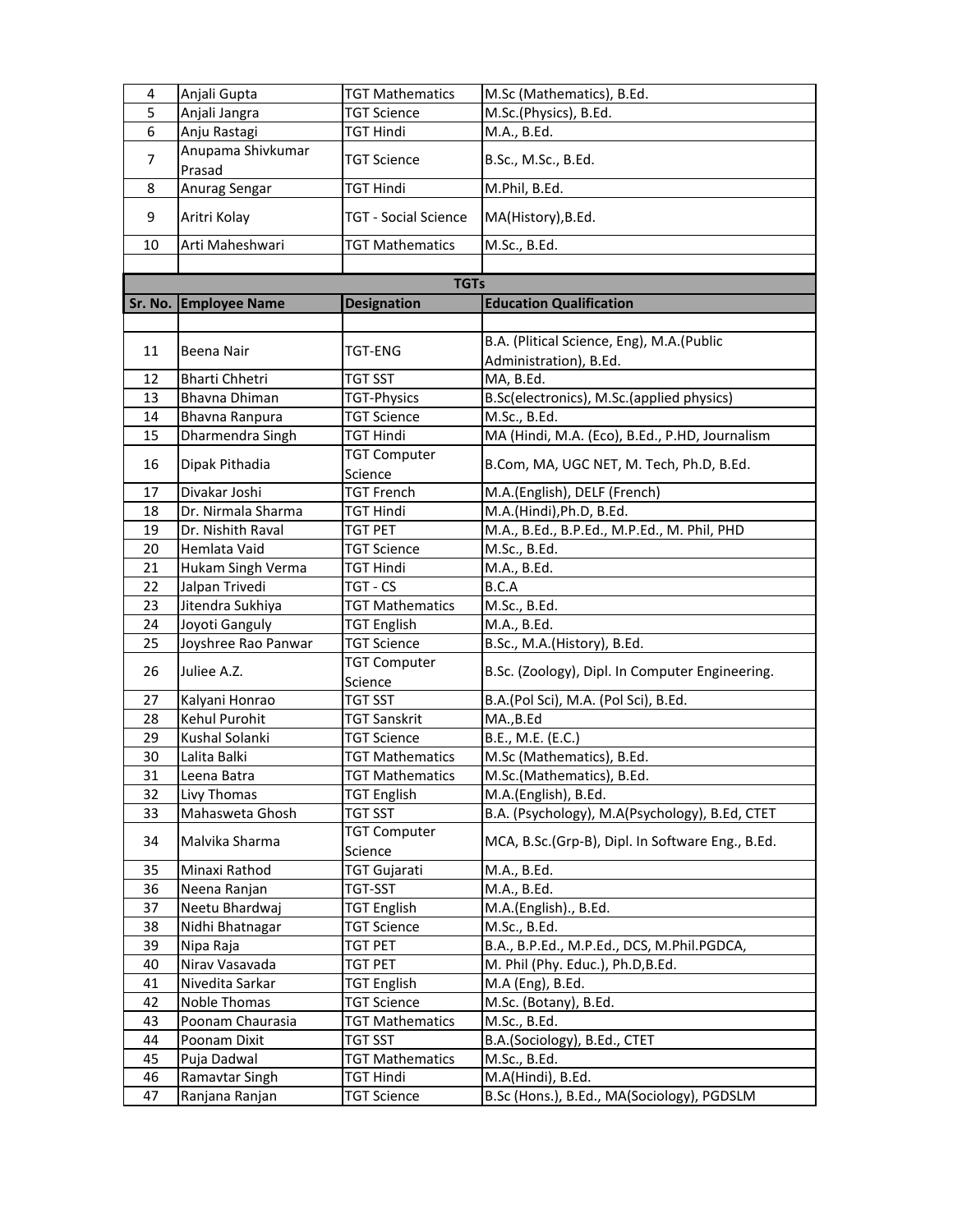| 48          | Richa Tiwari            | <b>TGT English</b>             | M.A. (English), M.Ed.                                                                                    |  |
|-------------|-------------------------|--------------------------------|----------------------------------------------------------------------------------------------------------|--|
| 49          | Ritika Agarwal          | <b>TGT-Mathematics</b>         | M.Sc(Mathematics), B.Ed                                                                                  |  |
| 50          | Rutu Chauhan            | <b>TGT English</b>             | M.A. (English), B.Ed.                                                                                    |  |
| 51          | Sajita Nair             | <b>TGT English</b>             | M.A., B.Ed.                                                                                              |  |
| 52          | Samir Vakharia          | <b>TGT Mathematics</b>         | B.Sc., B.Ed.                                                                                             |  |
| 53          | Sangeeta Rath           | <b>TGT Mathematics</b>         | M.A. (Eng)., B.Sc. (Phy Hons.), B.Ed                                                                     |  |
| 54          | Sangeeta Srivastava     | TGT SST                        | B.A. (Eng, His, Soc, Eco), M.A (Ancient History), B.Ed,<br>Diploma in Green Teacher in Environment (CEE) |  |
| 55          | Sangita Arora           | TGT SST                        | B.A. (His, Geo), M.A (His), B.Ed.                                                                        |  |
| 56          | Sanjay Dodia            | <b>TGT English</b>             | B.A.(Eng.), B.Ed.                                                                                        |  |
| 57          | Sheela Sai Prakash Nair | <b>TGT Mathematics</b>         | M.Sc., B.Ed.                                                                                             |  |
| 58          | <b>Sheetal Tiwari</b>   | <b>TGT Science</b>             | M.Sc., B.Ed, Dip. In Comp. Soft. Application, Diploma<br>in Green Teacher (CEE)                          |  |
| 59          | Shivani Sarin           | <b>TGT-SST</b>                 | M.A.(Eco), M.Ed.                                                                                         |  |
| 60          | Shweta Dalal            | <b>TGT English</b>             | M.A., B.Ed.                                                                                              |  |
| 61          | Sonika Arora            | <b>TGT Computer</b><br>Science | M.Sc. (Comp. Sci.), B.Com, B.Ed.                                                                         |  |
| <b>TGTs</b> |                         |                                |                                                                                                          |  |
|             |                         |                                |                                                                                                          |  |
| Sr. No.     | <b>Employee Name</b>    | <b>Designation</b>             | <b>Education Qualification</b>                                                                           |  |
| 62          | Soumya Nair             | <b>TGT English</b>             | B.Com, M.A. (Eng), B.Ed.                                                                                 |  |
| 63          | Sudipta Chatopadhyay    | TGT SST                        | B.A. (Pol Sci), M.A. (Pol Sci), B.Ed.                                                                    |  |
| 64          | Suman Trivedi           | TGT Health &<br>Wellness       | M.A. (Psychology), PH.D                                                                                  |  |
| 65          | Sumana Biswas           | <b>TGT Mathematics</b>         | B.Sc Maths (Hons.)., B.Ed.                                                                               |  |
| 66          | Sushma Pandya           | TGT Hindi & Sanskrit           | M.A. (Sanskrit), B.Ed.                                                                                   |  |
| 67          | Swapanal Khirwadkar     | <b>TGT Science</b>             | M.Sc. (Phy), B.Ed.                                                                                       |  |
| 68          | Swati Kala Purohit      | TGT SST                        | B.A. (History, Pol Sci, Eng), M.A. (Hist), B.Ed., CTET                                                   |  |
| 69          | Swati Pawar             | TGT SST                        | B.A. (Eng), M.A. (English), B.Ed.                                                                        |  |
| 70          | Tulika Saha             | TGT English                    | MA, B.Ed., MBA                                                                                           |  |
| 71          | Urvashi Dasgupta        | <b>TGT Science</b>             | M.Sc., B.Ed.                                                                                             |  |
| 72          | Vanishree Jena          | TGT Science                    | M.Sc. (Physics), B.Ed, MBA(Marketing)                                                                    |  |
| 73          | Veena Mathur            | TGT Hindi                      | MA, B.Ed.                                                                                                |  |
| 74          | Vibha Tiwari            | TGT Hindi                      | BA, B.Ed.                                                                                                |  |
| 75          | Vineeta Johri           | TGT SST                        | B.A (Pol Sci), M.A (Pol Sci), B.Ed., PGDMM                                                               |  |

|               | <b>PRTs</b>           |                            |                                                     |  |
|---------------|-----------------------|----------------------------|-----------------------------------------------------|--|
|               | Sr. No. Employee Name | <b>Designation</b>         | <b>Education Qualification</b>                      |  |
| 1             | Aakansha Patil        |                            | B.A-Economics and German Language courses           |  |
|               |                       | PRT-German                 | (A1, A2, B1, B2, & C1)                              |  |
| $\mathcal{P}$ | Aarti Vyas            | <b>PRT</b>                 | MA, B.Ed.                                           |  |
| 3             | Aarushi Raja          | <b>PRT</b>                 | B.Com, MDBA, PGDCA, MCA, B.Ed.                      |  |
| 4             | Aashka Vasudeva       | <b>PRT Art &amp; Craft</b> | <b>GDA</b> in Sculpture                             |  |
| 5             | Amrita Sharma         | <b>PRT-Mother Teacher</b>  | M.COM. BED                                          |  |
| 6             | Anindita Palit        | <b>PRT-Mother Teacher</b>  | M.Com. B.ED                                         |  |
|               | Anju Pacchigar        | <b>PRT</b>                 | B.Sc., B.Ed. (Botany Hons), M.Ed.                   |  |
|               |                       | <b>PRT</b>                 | Dipl. In Drawing & Painting, B.Com, PG in Fashion & |  |
| 8             | Avani Shah            |                            | Clothing                                            |  |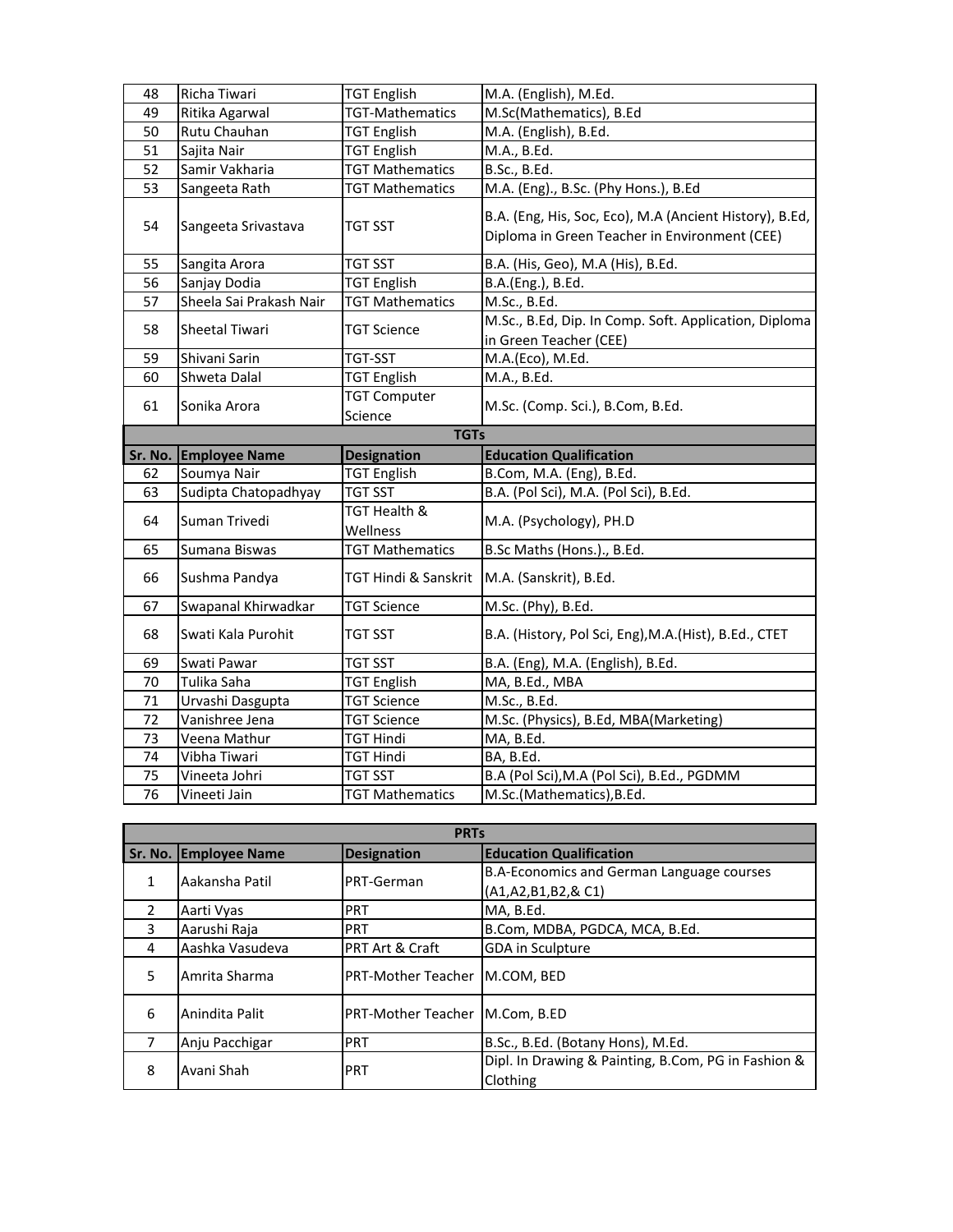| 9        | Avanti Desai                    | <b>PRT Counselor</b>                     | B.A. (Psychology Literature) & M.A. (Counselling                                                |
|----------|---------------------------------|------------------------------------------|-------------------------------------------------------------------------------------------------|
|          |                                 |                                          | Psychology)                                                                                     |
| 10       | <b>Beverly Ann Court</b>        | <b>PRT</b>                               | B. Com., B.Ed                                                                                   |
| 11       | <b>Bharat Raval</b>             | PRT Art & Craft                          | Dip. In Art Teacher, MA                                                                         |
| 12       | Bhavika Narielwala              | <b>PRT</b>                               | MA, B.Ed                                                                                        |
| 13       | <b>Bikashsingh Rawat</b>        | PRT PET                                  | SLET, M. Phil (Phy. Edu.). Ph.D                                                                 |
| 14       | Chintan Vasavda                 | <b>PRT</b>                               | M.Com, MA, B.Ed.                                                                                |
| 15       | Darshan Kaur                    | PRT French                               | B. Sc (Bio Chemistry), Diploma in French Language                                               |
| 16       | Deepa Mody                      | <b>PRT</b>                               | B.Sc., B.Ed                                                                                     |
| 17       | Deepa Rajaram                   | <b>PRT</b>                               | B.Sc.(Home), Montessori Training, BA, CFN, DECE,<br>DNHE, B.Ed                                  |
| 18       | Dipti Desai                     | <b>PRT</b>                               | BA(Hons. History), MBA, B.Ed                                                                    |
| 19       | Dipti Jain                      | <b>PRT</b>                               | B.A., M.B.A(HR), B.El.Ed.(NIOS)                                                                 |
| 20       | Gopi Thakar                     | PRT PET                                  | B.Com, B.P.Ed                                                                                   |
| 21       | Harsimran Kaur                  | <b>PRT</b>                               | B.A, B.ed                                                                                       |
| 22       | Harvinder Kaur                  | <b>PRT</b>                               | B.A., B.Ed., M.Ed                                                                               |
| 23       | Hemlata Rathore                 | <b>PRT</b>                               | B.Sc., MA, B.Ed, CTET, PGD in Journalism                                                        |
| 24       | Inderjeet Rajput                | PRT PET                                  | B.Com, B.P.Ed                                                                                   |
| 25       | Indrani Ganguly                 | PRT                                      | MA, B.Ed                                                                                        |
| 26       | Jaswin Bhatnagar                | <b>PRT</b>                               | BA., B.Ed                                                                                       |
|          | Joshi Dhavalbhai                |                                          |                                                                                                 |
| 27       | Bipinchandra                    | PRT Sanskrit/Gujarati   M.A., B.Ed., TAT |                                                                                                 |
| 28       | Jyoti Hotchandani               | <b>PRT French</b>                        | B.Com., Diploma in French                                                                       |
| 29       | Kadmbari Rajyaguru              | <b>PRT</b>                               | GDA in Applied Arts, Dip. In Computer Graphics, BA                                              |
|          |                                 |                                          | in Bharatnatyam                                                                                 |
| 30       | Kanchan Bawa                    | <b>PRT</b>                               | M. Com, B.Ed                                                                                    |
|          |                                 |                                          |                                                                                                 |
|          |                                 | <b>PRTs</b>                              |                                                                                                 |
| Sr. No.  | <b>Employee Name</b>            | <b>Designation</b>                       | <b>Education Qualification</b>                                                                  |
| 31       | Kiran Pamnani                   | <b>PRT</b>                               | B.Com, LLB, B.Ed., Dipl. In Computer Program                                                    |
| 32       | Kumud Sharma                    | <b>PRT</b>                               | MA, B.Ed., NTT                                                                                  |
| 33       | Kushang Talati                  | <b>PRT</b>                               | M.Com., Diploma in Arts                                                                         |
| 34       | Manishi Parmar                  | PRT-EE                                   | M.Sc.(biotechnology), B.Sc(Che, botony,zoology),<br>B.Ed                                        |
| 35       | Meena Bhatt                     | <b>PRT</b>                               | M.Sc., B.Ed                                                                                     |
| 36       | Mihir Kapalia                   | PRT PET                                  | B.Com, B.P.Ed, M.P.E                                                                            |
| 37       | Mini Nair                       | <b>PRT</b>                               | MA, B.Ed., TTC                                                                                  |
| 38       | Monika Somaiya                  | PRT                                      | Diploma in Dance, SSC, Madhyama in Bharatnatyam,<br>Certificate Courses in Western & Folk Dance |
| 39       | Neetu Shali                     | <b>PRT</b>                               |                                                                                                 |
| 40       |                                 | <b>PRT</b>                               | B.Com, B.Ed                                                                                     |
| 41       | Nidhi Sharma                    | <b>PRT</b>                               | MA, B.Ed                                                                                        |
| 42       | Nikita Jotaniya<br>Nilima Sinha | PRT                                      | BCA, B.Ed                                                                                       |
|          |                                 |                                          | B.Com., B.Ed                                                                                    |
| 43       | Niyati Agrawal                  | <b>PRT</b>                               | B.Com, B.Ed., Mont. Trained                                                                     |
| 44       | Parag Joshipura                 | PRT English                              | MA, Dip. In Yogik Studies                                                                       |
| 45       | Parth Siriya                    | PRT Maths                                | B.Sc., B.Ed., M.Ed                                                                              |
| 46       | Pooja Shah                      | PRT Art & Craft                          | Diploma in Fine Arts                                                                            |
| 47       | Pooja Singh                     | <b>PRT</b>                               | MA.,B.Ed                                                                                        |
| 48       | Pooja Trehan                    | PRT                                      | M.Sc. B.Ed                                                                                      |
| 49       | Poonam Thapliyal                | PRT                                      | MA, B.Ed., CTET                                                                                 |
| 50       | Pratibha Kanungo                | PRT                                      | MA, B.Ed                                                                                        |
| 51<br>52 | Pratima Chopra<br>Preeti Saxena | <b>PRT</b><br><b>PRT</b>                 | M.Sc., B.Ed<br>MA(English), B.Ed                                                                |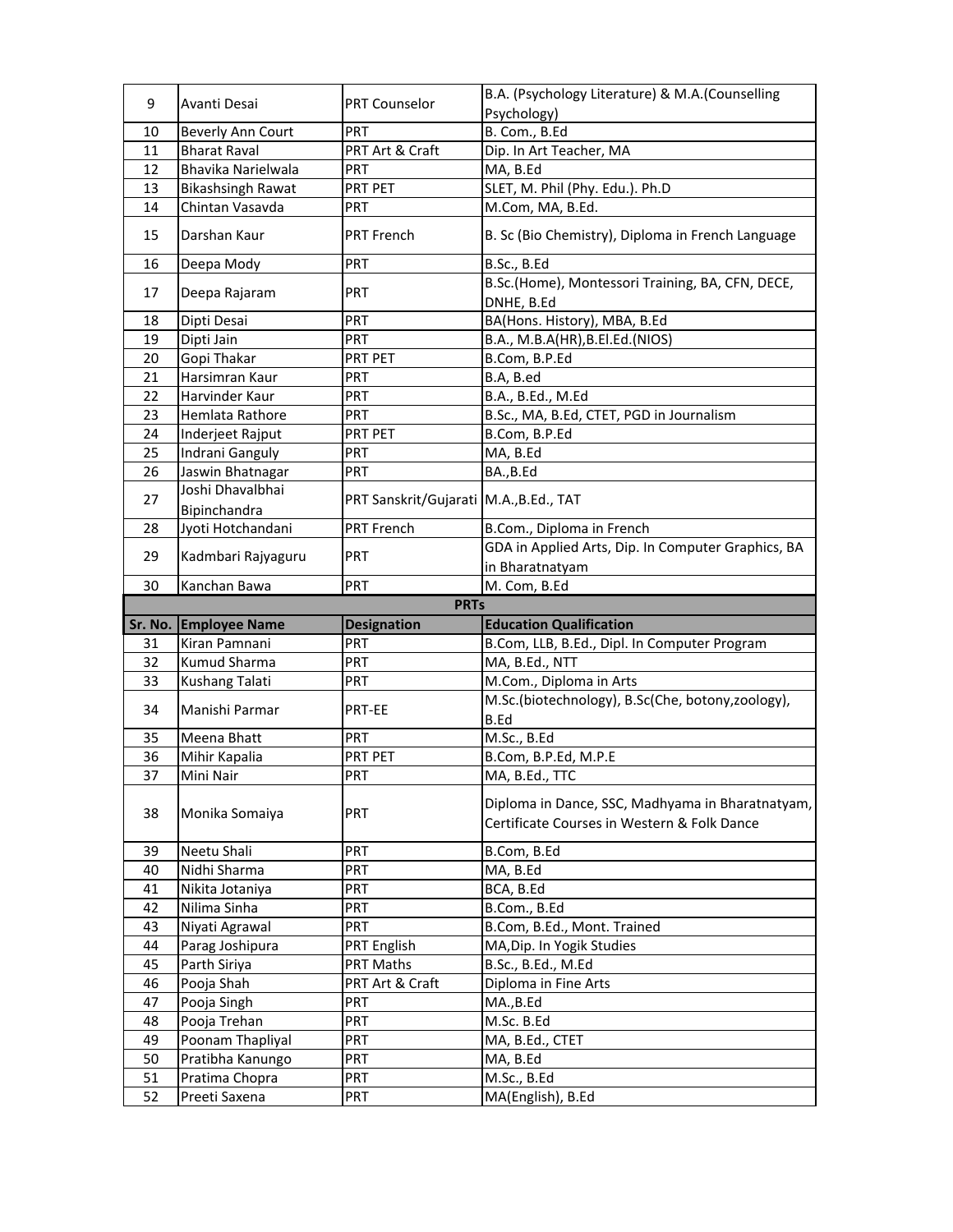| 53 | Preeti Shah        | PRT                     | B.Com., B.Ed., DECE                            |
|----|--------------------|-------------------------|------------------------------------------------|
| 54 | Priyanka Arora     | PRT Maths               | B.Sc (Maths), M.A (Maths), B.Ed,CTET           |
| 55 | Priyanka Kanwar    | <b>PRT</b>              | B.Sc., B.Ed., MA (Eng.), M. Phil               |
| 56 | Priyanka Singh     | <b>PRT</b>              | B.Sc, B.Ed.                                    |
| 57 | R.Vidya            | <b>PRT</b>              | BA,B.Ed                                        |
| 58 | Radha Khandhediya  | <b>PRT</b>              | BCA, M.B.A (HR), B.ED                          |
| 59 | Rakhi Shroff       | <b>PRT</b>              | MA, B.Ed.                                      |
| 60 | Rashmi Nakra       | PRT                     | MA (Eng) ., B.Ed                               |
| 61 | Rashpal Layal Kaur | <b>PRT</b>              | M.Com, B.Ed                                    |
| 62 | Reena Jha          | PRT Computer<br>Science | B.Sc, B.Ed., PGDCA                             |
| 63 | Renuka Pillai      | <b>PRT</b>              | B.Com, B.Ed                                    |
| 64 | Reshma Amit Nair   | Dance Instructor        | Post Graduate(Bharatnatyam), Master(Fine Arts) |
| 65 | Richa Delhiwala    | <b>PRT</b>              | M.Com., B.Ed.                                  |
| 66 | Riddhi Oza         | <b>PRT</b>              | B.Com., B.Ed                                   |
| 67 | Ridhi Pandya       | <b>PRT</b>              | B.Com, PGDBL,B.Ed.                             |
| 68 | Roshan Jha         | PRT Hindi               | B.Ed, M.A (Hindi), B.A(Hindi), M.Phil          |
| 69 | Ruchika Sobti      | <b>PRT</b>              | MA, B.Ed                                       |
| 70 | Rupika Agrawal     | PRT                     | M.Sc., B.Ed                                    |
| 71 | Seema Jha          | <b>PRT</b>              | B.Sc., B.Ed., M.Ed                             |
| 72 | Shardul Brahmchari | <b>PRT</b>              | B.Com, MA (Music-Tabla)                        |
| 73 | Shobha Gaur        | PRT Hindi               | M.A., B.Ed.                                    |
| 74 | Sujata Jivani      | PRT                     | B.Com, B.Ed., GNIIT                            |
| 75 | Sunita Daniel      | <b>PRT</b>              | B.Com., MSW, B.Ed                              |
| 76 | Sushim Varma       | PRT Dance & Music       | Madhyama Purna (Singing, Playing Harmonium)    |
| 77 | Swati Pandya       | <b>PRT</b>              | M. Com, B.Ed                                   |
| 78 | Swati Patel        | <b>PRT</b>              | B.Com, DECE, B.Ed., CTET                       |
| 79 | Tanu Shrivastava   | <b>PRT</b>              | B.Com (Hons.)., B.Ed., MBA                     |
| 80 | <b>Tejal Vyas</b>  | <b>PRT</b>              | BA, B.Ed                                       |
| 81 | Tina Sharma        | PRT                     | M.Com, B.Ed                                    |
| 82 | Uma Singh          | <b>PRT</b>              | B.Sc. (Home Science)                           |
| 83 | Varsha Rajput      | <b>PRT</b>              | MA, B.Ed                                       |
| 84 | Zoovi Khan         | <b>PRT</b>              | BCA, PGDCA, B.Ed.                              |

|                |                       | <b>Pre Primary</b>         |                                                                              |
|----------------|-----------------------|----------------------------|------------------------------------------------------------------------------|
| Sr. No.        | <b>Employee Name</b>  | <b>Designation</b>         | <b>Education Qualification</b>                                               |
| $\mathbf{1}$   | Alhamira Shaikh       | <b>Pre Primary Teacher</b> | MA (English), B.Ed                                                           |
| $\mathcal{P}$  | Alka Gupta            | <b>Pre Primary Teacher</b> | B.A, DECE                                                                    |
| 3              | <b>Bijal Pandit</b>   | Pre Primary Teacher        | B.Com., M.Ed                                                                 |
| 4              | Chandni Sharma        | <b>Pre Primary Teacher</b> | BA(English), B.Ed                                                            |
| 5              | Chilka Patel          | <b>Pre Primary Teacher</b> | B.Com., B.Ed., M.Ed.                                                         |
| 6              | Doshi Swati Rohitbhai | <b>CO TEACHER</b>          | Post Graduate Diploma in Primary Education                                   |
| $\overline{7}$ | Geeta Nair            | Pre Primary Teacher        | P.G.D Clinical Psychology, B.Sc (Home) Human<br>Development & Family Studies |
| 8              | Grishma Gol           | <b>CO TEACHER</b>          | <b>B.A, D.E.C.E</b>                                                          |
| 9              | Kshama Rajput         | <b>Pre Primary Teacher</b> | Dip. In Electronics, B.Com, M.Com, B.Ed                                      |
| 10             | Mahasha Tanvi Suresh  | <b>CO TEACHER</b>          | B.Com, B.Ed.                                                                 |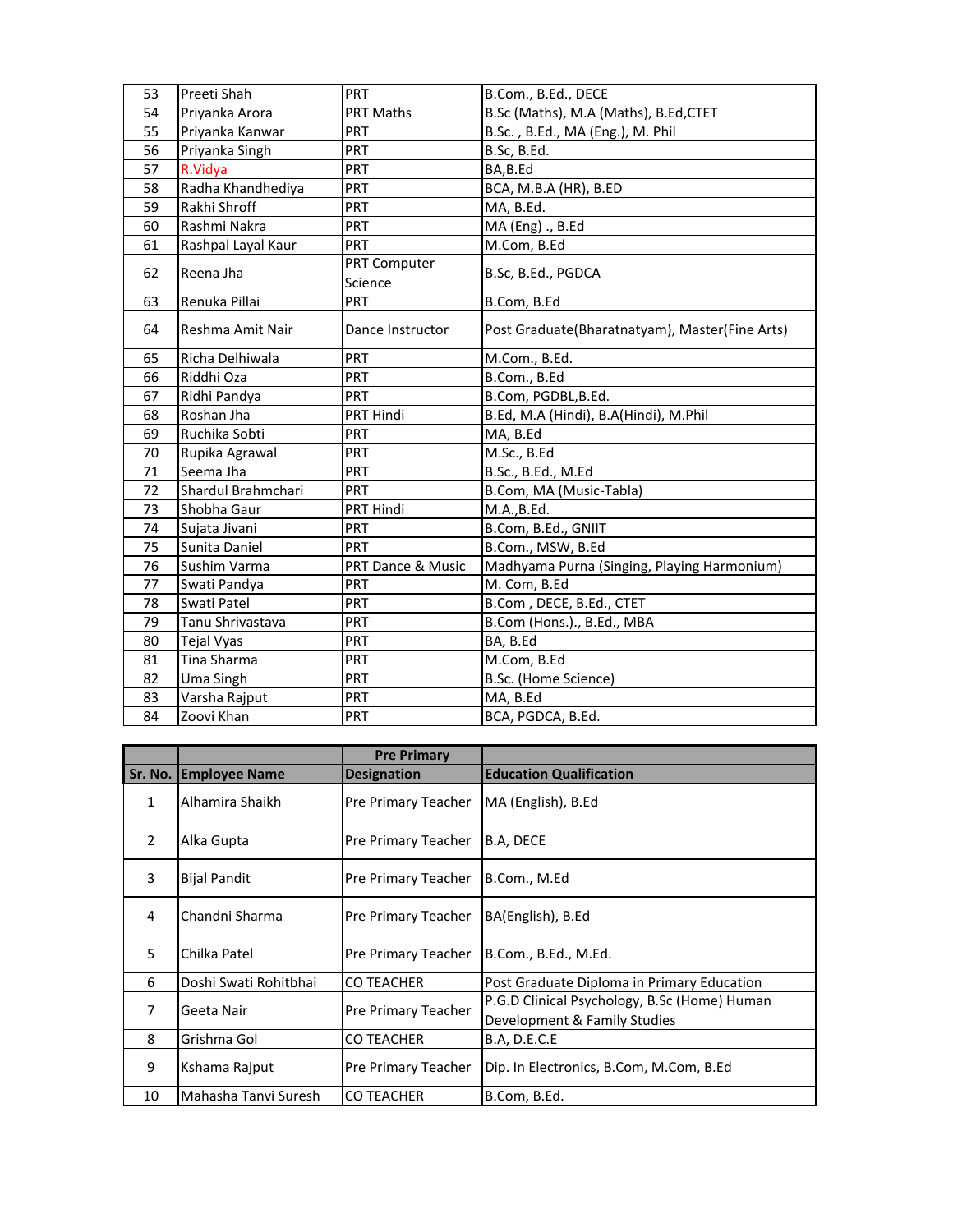| 11 | Meenakshi Gulati      | Pre Primary Teacher         | B.Ed., MSW                                  |
|----|-----------------------|-----------------------------|---------------------------------------------|
| 12 | Meeta Halani          | Pre Primary Teacher         | B.Sc., B.Ed                                 |
| 13 | Pankti Dave           | Pre Primary Teacher         | B.Com., DECE                                |
| 14 | Pratishtha Srivastava | Dance & Activity<br>Teacher | B. Com, Visharad in Bharatnatyam            |
| 15 | Radha Omkar           | Pre Primary Teacher         | B.Com, B.Ed, M.A                            |
| 16 | Rajni Makwana         | <b>CO TEACHER</b>           | <b>B.A, D.E.C.E</b>                         |
| 17 | Reena Patel           | Pre Primary Teacher         | BBA, B.Ed                                   |
| 18 | Reshma Shaikh         | <b>CO TEACHER</b>           | B.A                                         |
| 19 | Ritu Bhatia           | Pre Primary Teacher         | B.Com, NTT                                  |
| 20 | Shachi Pandya         | <b>Pre Primary Teacher</b>  | B.B.A.T.T.C.B.Ed                            |
| 21 | Shweta Bhutra         | Pre Primary Teacher         | NTT , ECCE, M. Com., B.Ed                   |
| 22 | Swati Prasad          | Pre Primary Teacher         | Dip. In Hotel & Catering, Master in Tourism |

|     | <b>Activity Instructors</b>                                                  |                                    |                                                |
|-----|------------------------------------------------------------------------------|------------------------------------|------------------------------------------------|
| Sr. | <b>Education Qualification</b><br><b>Designation</b><br><b>Employee Name</b> |                                    |                                                |
| No. |                                                                              |                                    |                                                |
|     | Dhwani Shah                                                                  |                                    | Instructor Art & Craft Diploma in Applied Arts |
|     | Happy Christian                                                              | <b>Western Music</b><br>Instructor | 8th Grade (Piano), Trinity College London      |
| 3   | Dave Ankit Bharatbhai                                                        | Dance Instructor                   | B.Com, MBA, Visharad (Bharatnatyam)            |
| 4   | <b>Mohsin S Mansuri</b>                                                      | Coach (Basketball)                 | B.Com                                          |
| 5   | Nileshkumar Chavda                                                           | Coach                              | BA., B.P.Ed, M.P.Ed, M. Phil                   |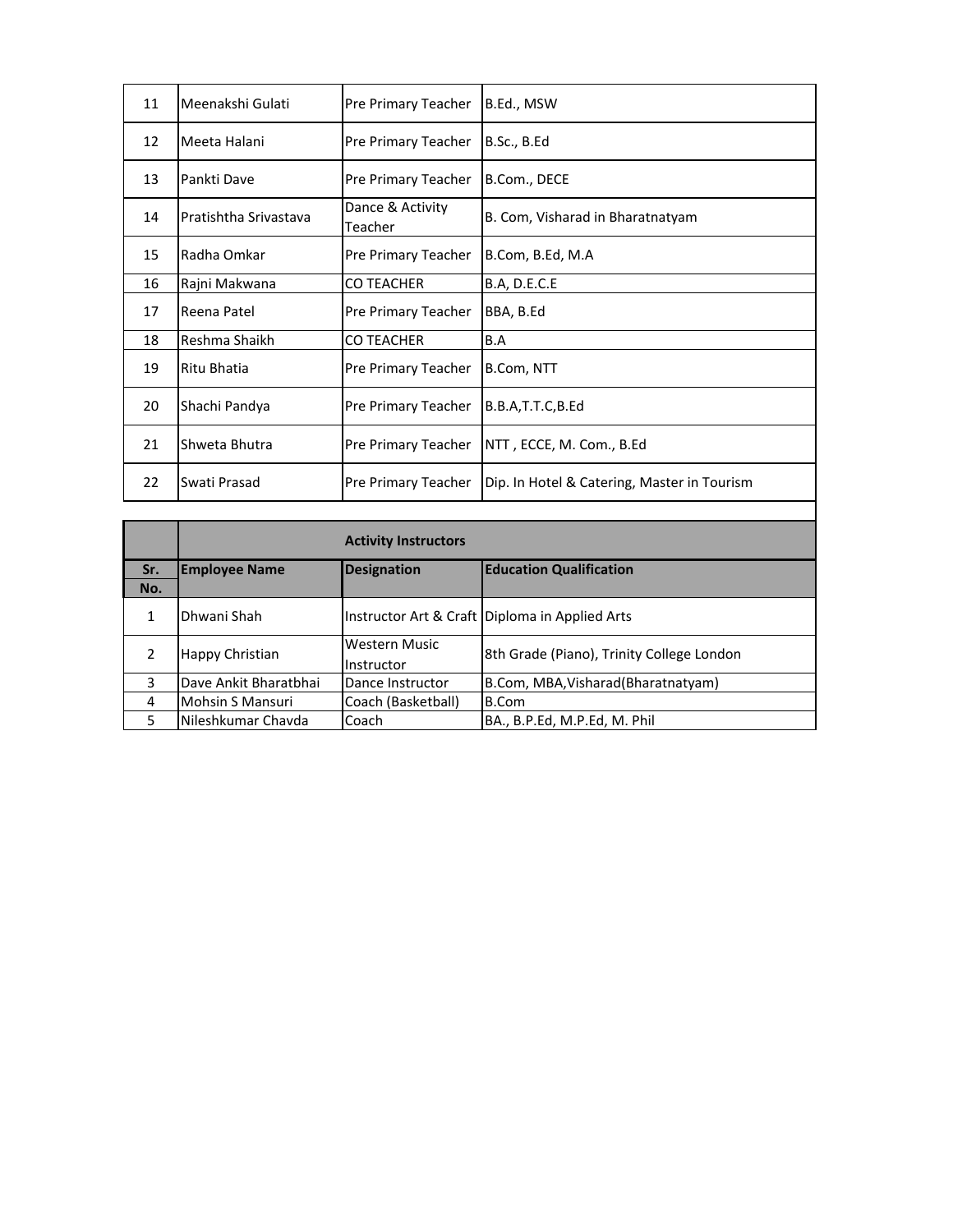|         | <b>Non-Academic Staff</b>       |                                      |                                                |  |
|---------|---------------------------------|--------------------------------------|------------------------------------------------|--|
| Sr. No. | <b>Employee Name</b>            | <b>Designation</b>                   | <b>Education Qualification</b>                 |  |
| 1       | Aashish Bhadania                | Civil Engineer                       | B.Tech(Civil)                                  |  |
| 2       | Ajay Sinh Solanki               | <b>UDC Officer</b>                   | BA, MA                                         |  |
| 3       | Ajaykumar Sen                   | Admin                                | B.Com                                          |  |
| 4       | Alka Jyoti                      | <b>HR Officer</b>                    | MBA(HR), B.Ed.                                 |  |
| 5       | Anshula Srivastava              | Librarian                            | B.Sc., MLISc.                                  |  |
| 6       | Arjun Singh Rajput              | <b>UDC Transport</b>                 | <b>B.Com</b>                                   |  |
| 7       | Arjun Singh Rajput              | Office Assistant                     | <b>B.Com</b>                                   |  |
| 8       | Darshan Contractor              | System<br>Administrator              | Diploma in Electronics                         |  |
| 9       | Dipti Kotai                     | PRO                                  | M.A., B.Ed.                                    |  |
| 10      | Disha Rami                      | <b>Office Assistant</b>              | <b>B.Com</b>                                   |  |
| 11      | Divyesh Vyas                    | Accountant                           | <b>B.Com</b>                                   |  |
| 12      | Dr. Swapnali G Sangle           | <b>Medical Officer</b>               | MBBS (Indira Gandhi Medical College, Nagpur) & |  |
|         |                                 |                                      | Diploma in Family Medicine                     |  |
| 13      | Hardik Trivedi                  | Sr. Officer Admin                    | B.Sc.                                          |  |
| 14      | Himanshu Patel                  | Transport Supervisor   Xth Pass      |                                                |  |
| 15      | Jatinkumar Narayanbhai          | <b>Assistant Manager</b>             | M.COM, CA Inter                                |  |
| 16      | Jayanti Makwana                 | Lab Assistant                        | M.A., B.Ed                                     |  |
| 17      | Kalpana Makwana                 | Jr. Assistant Librarian   B.A., BLIB |                                                |  |
| 18      | Ketan Sharma                    | Portal Administrator                 | B.Com, PGDCA, DOEACC "A" Level                 |  |
| 19      | Komal Vaghela                   | Librarian                            | Dip. In HS, BA (Psy)., BLISC, MLISC            |  |
| 20      | Lt Col. (Retd) Ranbir<br>Chand  | Administrator                        | B.A, M.A (Public Administration)               |  |
| 21      | Medha                           | <b>Officer Accounts</b>              | <b>B.Com</b>                                   |  |
| 22      | Nimisha Rana                    | Part Time Nurse                      | General Nursing, Dip. In Village Health Worker |  |
| 23      | Nisha Banker                    | <b>Assistant Staff Nurse</b>         | B.A, General Nursing & Midwifery               |  |
| 24      | <b>Nitin Dave</b>               | Electrician                          | SSC, ITI Wireman                               |  |
| 25      | Padmini Kamble                  | <b>Assistant Staff Nurse</b>         | G.N.M.                                         |  |
| 26      | Parmar Lalit Kumar              | Jr. Computer Lab<br>Assistant        | ITI(COPA)                                      |  |
| 27      | Pooja Chaturvedi                | <b>UDC Officer</b>                   | M.A., MOM (Office Mgt.), BJMS                  |  |
| 28      | Prabhav Mistry                  | Assistant Manager<br>System          | Diploma in Computers, BCA                      |  |
| 29      | Prafulla Gajjar                 | Sr. Officer Admin                    | B.Sc, PGDCA, MBA-HR                            |  |
| 30      | Rajeshvar Chenna                | Lab Assistant                        | S.Y.B.Sc                                       |  |
| 31      | Rakesh Makwana                  | Electrician                          | 8th pass                                       |  |
| 32      | Shivani Kamleshbhai<br>Sathwara | <b>Office Assistant</b>              | B.C.A                                          |  |
| 33      | Shivpratap Sinh Rajput          | <b>Estate Manager</b>                | <b>BBA</b>                                     |  |
| 34      | Usha Parikh                     | Jr. Assistant Librarian              | M.A., BLISC                                    |  |
| 35      | Vipulkumar Gohil                | Admin Officer                        | BBA, MBA                                       |  |